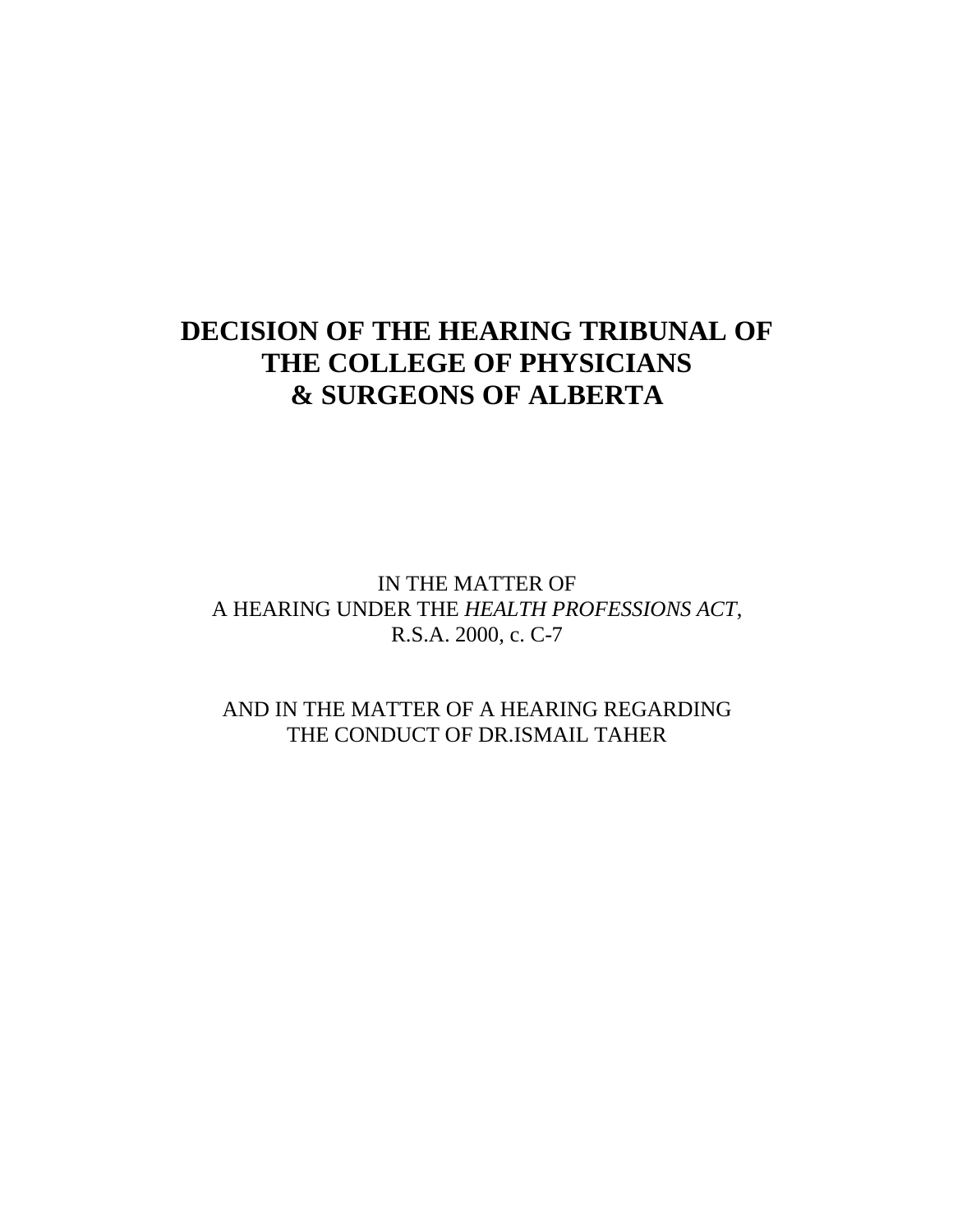## **INTRODUCTION**

The Hearing Tribunal held a hearing into the conduct of Dr.Ismail Taher on July 12, 2017. The members of the Hearing Tribunal were:

Dr. Randall Sargent of Canmore as Chair, Dr. Robert Warren of Sundre and Ms. Nancy Brook of Ryley (public member). Mr. Greg Sim acted as independent legal counsel for the Hearing Tribunal.

In attendance at the hearing were Mr. Craig Boyer, legal counsel for the Complaints Director of the College of Physicians & Surgeons of Alberta, Dr. Ismail Taher and Mr. Patrick Nugent, legal counsel for Dr. Taher.

Accompanying Mr. Nugent was articling student Mr. Mark Wells and accompanying Mr. Boyer was articling Mr. Joey Redman.

There were no objections to the composition of the Hearing Tribunal or the jurisdiction of the Hearing Tribunal to proceed with a hearing.

The Notice of Hearing entered into evidence set out the following allegations:<sup>1</sup>

## **ALLEGATIONS**

- 1. On May 21, 2015, you were convicted of an offence under Section 271 of the Criminal Code of Canada relating to events on August 17, 2013 when you did commit a sexual assault on your patient, J.M.;
- 2. On July 13, 2016, you were convicted of an offence under Section 271 of the Criminal Code of Canada relating to events on June 6, 2013 and June 29, 2013 when you did commit a sexual assault on M.N., an employee of the medical clinic in which you were working on those dates; and
- 3. On July 13, 2016 you were convicted of an offense under Section 266 of the Criminal Code of Canada relating to events on August 16, 2013 when you did assault A.G., an employee of the medical clinic in which you were working on that date;

## **PRELIMINARY MATTERS**

No preliminary matters were raised.

<sup>&</sup>lt;sup>1</sup> Names have been replaced by initials throughout this decision.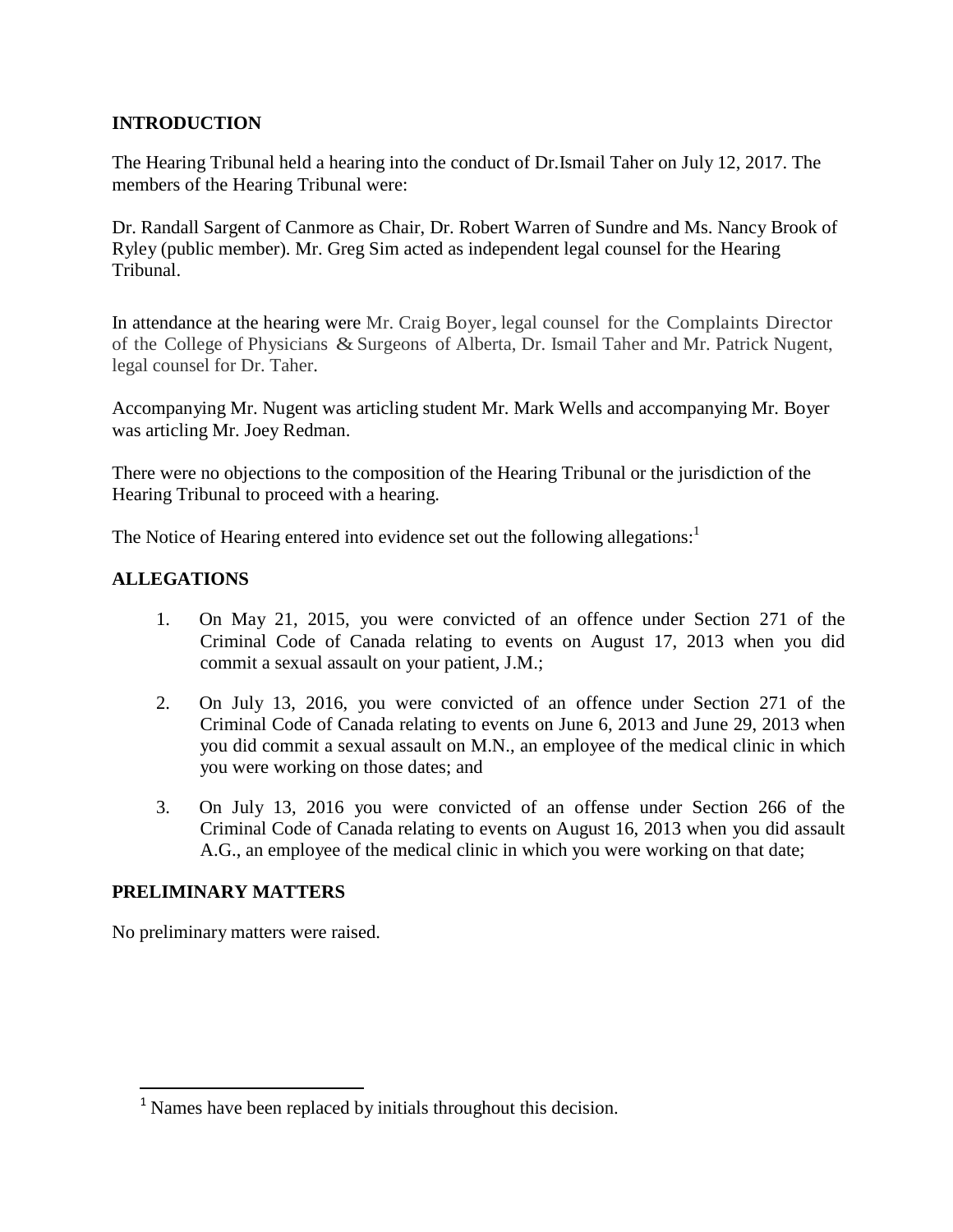### **EVIDENCE – EXHIBITS**

The Complaints Director and Dr. Taher agreed to presentation of a joint Exhibit Book to the Hearing Tribunal. The Complaints Director and Dr. Taher also provided an Agreed Statement of Facts. The agreed exhibits and the Agreed Statement of Facts were entered into evidence as follows:

| Exhibit 1  | Notice of Hearing dated December 1, 2016                                                                            | Page 1  |
|------------|---------------------------------------------------------------------------------------------------------------------|---------|
| Exhibit 2  | Certificate of Conviction on May 21, 2015                                                                           | Page 4  |
| Exhibit 3  | Certificate of Conviction on July 13, 2016                                                                          | Page 5  |
| Exhibit 4  | Reasons for Judgement of the Honourable Madam Justice J.H.<br>Goss dated April 22, 2015                             | Page 10 |
| Exhibit 5  | Stay Order granted by Court of Appeal dated June 24, 2015                                                           | Page 21 |
| Exhibit 6  | Memorandum of Judgment of the Alberta Court of Appeal<br>dated June 13, 2016                                        | Page 23 |
| Exhibit 7  | Reasons for Decision by the Honourable Judge S.R. Creagh<br>dated June 2, 2016                                      | Page 29 |
| Exhibit 8  | Warrant of Committal on Conviction as varied on August 30,<br>2016                                                  | Page 50 |
| Exhibit 9  | Undertaking between Dr. Ismail Taher and the College of<br>Physicians & Surgeons of Alberta dated November 22, 2013 | Page 52 |
| Exhibit 10 | Undertaking between Dr. Ismail Taher and the College of<br>Physicians & Surgeons of Alberta dated May 11, 2015      | Page 54 |
| Exhibit 11 | Comprehensive Occupational Assessment Program report<br>dated December 19, 2016                                     | Page 55 |
| Exhibit 12 | Comprehensive Occupational Assessment Program report<br>dated June 27, 2017                                         | Page 76 |
| Exhibit 13 | <b>Agreed Statement of Facts</b>                                                                                    |         |

The Chair asked Dr. Taher if he wished to waive the reading of the allegations. Dr. Taher and his counsel Mr. Nugent did request the reading be waived. The Chair then asked Dr. Taher "do you admit or deny the allegations?" Dr. Taher confirmed that he admitted the three allegations.

#### **SUBMISSIONS**

The Chair then asked Mr. Boyer to proceed with his submissions on behalf of the Complaints Director.

Mr. Boyer summarized the three allegations of unprofessional conduct and acknowledged Dr. Taher's admissions. Mr. Boyer also provided the Hearing Tribunal with an overview of the joint exhibits and the agreed facts.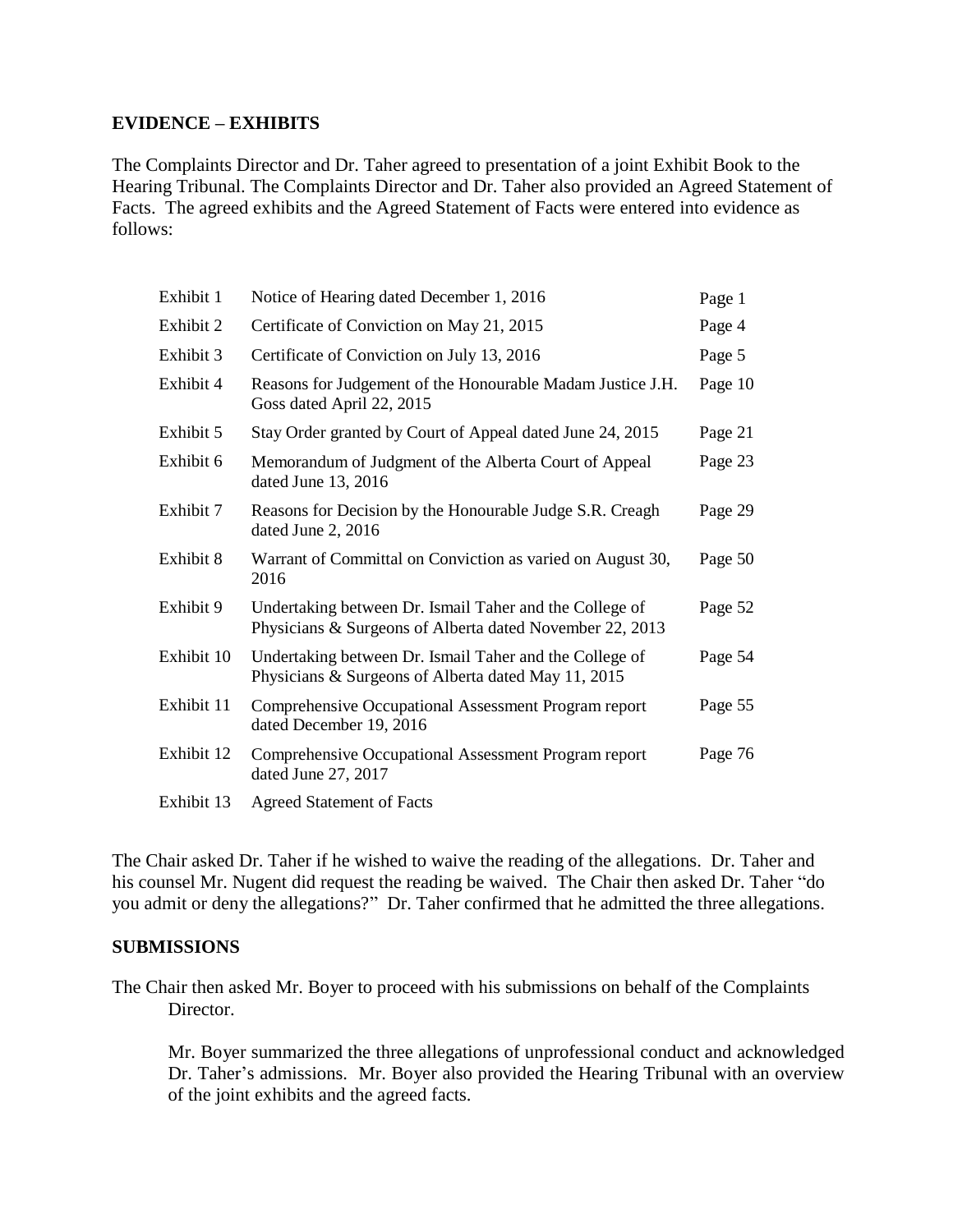Mr. Nugent provided the Tribunal with submissions confirming that the joint exhibits included a decision from the Alberta Court of Queen's Bench by which Dr. Taher was convicted of sexual assault of a patient as well as a decision of the Alberta Court of Appeal dismissing Dr. Taher's appeal from that conviction. That conviction gives rise to allegation 1 in the Notice of Hearing.

The joint exhibits also included a decision of the Alberta Provincial Court by which Dr. Taher was also convicted of sexual assault of a co-worker and assault of another co-worker. These convictions give rise to allegations 2 and 3 in the Notice of Hearing.

Mr. Nugent explained that the joint exhibits also set out the sentences imposed on Dr. Taher in the criminal proceedings. In relation to his sexual assault of a patient Dr. Taher received a 12 month suspended sentence and he was ordered to pay \$5000 in restitution. In relation to his convictions for sexual assault and assault of co-workers, Dr. Taher received 2 years of probation, 30 days of incarceration served intermittently and he was ordered to pay a victim fine surcharge.

Mr. Nugent also confirmed that Dr. Taher admitted the allegations.

## **FINDINGS**

The Hearing Tribunal has carefully reviewed the joint exhibits which include the decisions in the criminal proceedings in the Alberta Court of Queen's Bench, the Alberta Court of Appeal and the Alberta Provincial Court and Comprehensive Occupational Assessment Program (COAP) reports dated December 19, 2016 and June 27, 2017.

The Tribunal will not conduct a detailed recitation of the facts as found proven in Dr. Taher's criminal proceedings and as related to the authors of the COAP reports, but the Tribunal was satisfied that Dr. Taher's admissions in this hearing were appropriate in light of the Court's fact findings and the information said to have been reported to the COAP report authors. A brief summary of facts is appropriate.

Allegation 1 was based on Dr. Taher's conduct in relation to his patient J.M. on August 17, 2013. Dr. Taher was convicted of sexually assaulting J.M. and specifically that he touched her buttock and touched and massaged her breasts without J.M.'s consent to do so, or at least that Dr. Taher was reckless or willfully blind as to whether J.M consented.

Dr. Taher's conduct towards J.M. occurred during an unchaperoned patient examination in which Dr. Taher had been asked to assess whether a nose piercing and a tattoo on the patient's hip and thigh may be infected or irritated. Dr. Taher did not suggest he had any medical basis to touch the patient's buttock or breasts.

In the COAP report of December 19, 2016 the report authors wrote that Dr. Taher had acknowledged this conduct towards J.M. and had reported to them that at the time he had believed the patient's attire and behavior had been an indication that she had been giving him "an invitation".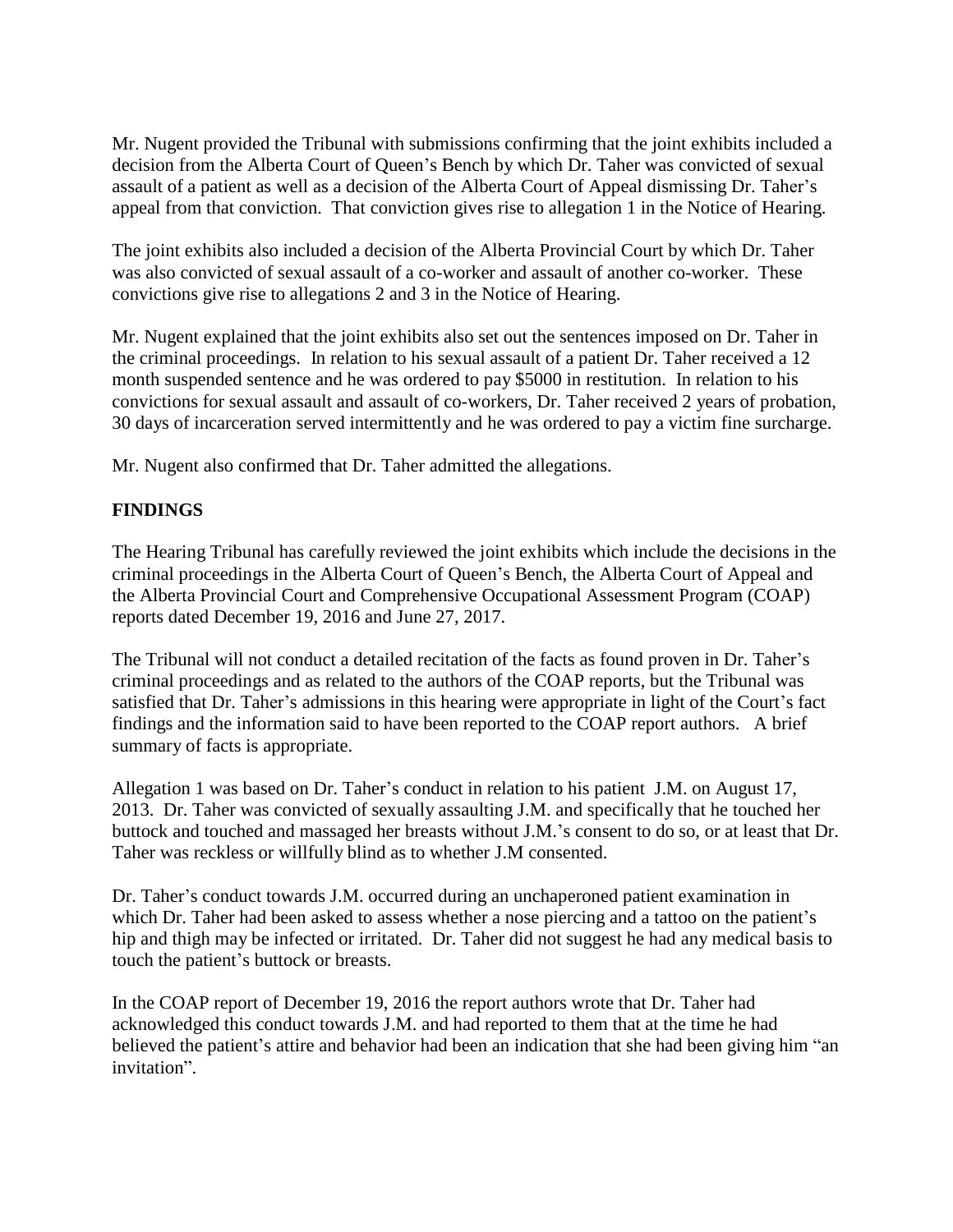Allegation 2 was based on Dr. Taher's conduct in relation to a co-worker, M.N. on June 6, 2013 and June 29, 2013. Dr. Taher was convicted of sexually assaulting M.N. by placing his hand against M.N.'s body while she was carrying patient charts and pushing up against her breast on June 6, 2013 and by pinching her breast or nipple and by pinching her buttock on June 29, 2013.

In the COAP report of December 19, 2016 the authors reported that Dr. Taher had also admitted this conduct towards M.N. to them.

Allegation 3 was based on Dr. Taher's conduct in relation to another co-worker, A.G. on August 16, 2013. Dr. Taher was convicted of assaulting A.G. by grabbing her by her hips and in a second instance on the same date by grabbing her by her arm.

The Hearing Tribunal was satisfied that Dr. Taher's conduct towards his patient J.M. was unwarranted and unprofessional. The public and the profession would be shocked that a member of the medical profession would behave as Dr. Taher did towards J.M. Dr. Taher's conduct undoubtedly harms the integrity of the medical profession in the eyes of the public and constitutes unprofessional conduct.

The Hearing Tribunal was also satisfied that Dr. Taher's conduct towards M.N. and A.G. was unwarranted and unprofessional. The lack of a physician-patient relationship between Dr. Taher and M.N. and A.G. does not change the fact that physicians are professionals held in high regard by the public. The public confide and trust in their physicians to behave with the utmost integrity in all aspects of their professional lives including interactions with other health care providers. Dr. Taher's conduct towards M.N. and A.G. also undoubtedly harms the integrity of the medical profession in the public's eyes and constitutes unprofessional conduct.

The Hearing Tribunal therefore accepted Dr. Taher's admissions and finds that Dr. Taher committed unprofessional conduct as alleged in allegations 1, 2 and 3.

## **SUBMISSIONS ON SANCTIONS**

The Complaints Director for the College and Dr. Taher agreed upon a joint submission on sanctions to the Hearing Tribunal. The parties jointly submitted that the following orders would be appropriate in this case:

- a. Dr. Taher shall receive a suspension of his practice permit for a period of 18 months, of which 15 months shall be an active suspension and 3 months held in abeyance pending fulfillment of the conditions imposed on his practice permit and the terms of his Continuing Care Agreement;
- b. Dr. Taher shall receive credit for the time he has been out of practice since May 21, 2015 such that the period of active suspension shall be considered fulfilled;
- c. Dr. Taher shall, at his own cost, enter into and fulfill a Continuing Care Agreement with the Assistant Registrar responsible for the College's Physician Health Monitoring Program, the terms of which shall have consideration for the Agreed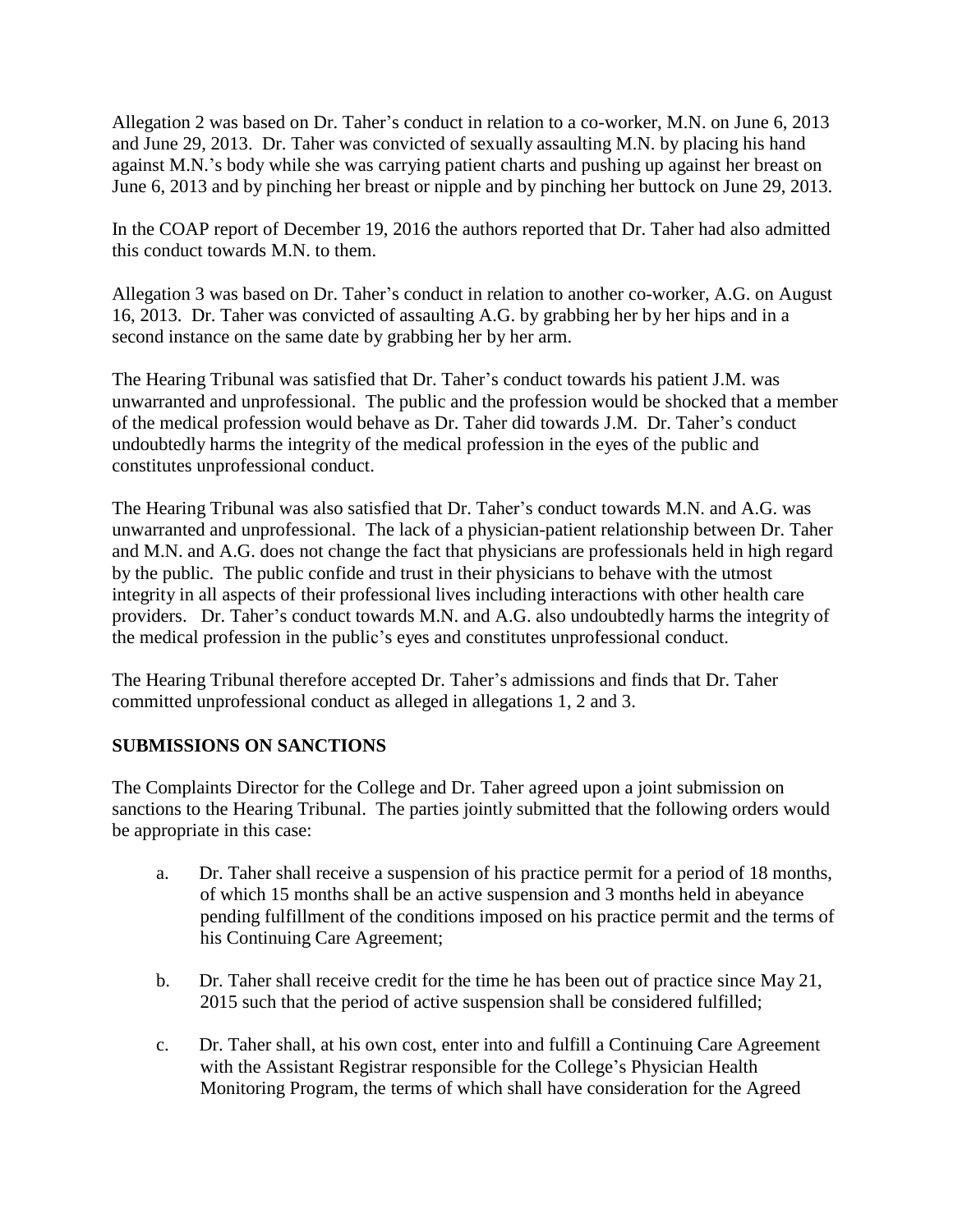Facts and the Exhibit Book, and be for at least a period of five years after the date the Agreement is signed and Dr. Taher should not be discharged from that Agreement without the agreement of the Assistant Registrar having regard to any further assessment of Dr. Taher;

- d. The Complaints Director shall determine the practice condition to impose on Dr. Taher's practice permit in light of the June 27, 2017 assessment report from the Comprehensive Occupational Assessment Program;
- e. In the event Dr. Taher disagrees with the nature, scope or duration determined by the Complaints Director, Dr. Taher, on notice to the Complaints Director, may request the Hearing Tribunal to determine the nature, scope or duration of the conditions to be imposed on Dr. Taher's practice permit;
- f. In the event the Complaints Director believes that Dr. Taher has not been compliant with the conditions on his practice permit or terms of the Continuing Care Agreement, the Complaints Director, on notice to Dr. Taher, may bring the matter back before the Hearing Tribunal to determine if all or some of the 3 months of suspension held in abeyance should be served by Dr. Taher; and
- g. Dr. Taher should be responsible for the costs of the investigation and hearing before the Hearing Tribunal payable on terms acceptable to the Complaints Director.

Mr. Boyer made submissions on the issue of sanctions. Mr. Boyer argued that sanctions fulfill two important purposes in professional discipline matters. They serve to deter unprofessional conduct but they also serve as a means to rehabilitate members of the profession. Mr. Boyer argued that the Hearing Tribunal should feel comfortable that both purposes have been properly considered here.

Mr. Boyer acknowledged that the joint submission presented to the Hearing Tribunal was not binding on the Hearing Tribunal. A Brief of Law was presented by Mr. Boyer to cover what a decision maker should do when presented with a joint submission on sanction in a professional discipline proceeding. Mr. Boyer argued that the brief set out cases such that the law requires the Hearing Tribunal to defer to the joint submission unless the proposed sanctions would bring the administration of justice into disrepute or they would be contrary to the public interest.

Mr. Boyer emphasized that an individual's actions cannot be the only focus of a disciplinary hearing and that the reputation of the profession and the protection of the public as part of that reputation is a matter of high regard in the Hearing Tribunal's mandate. The case of *Jaswal v. Newfoundland Medical Board*, [1996] 42 Admin L.R. (2d) 233 exemplifies that there are several considerations in deciding penalty in professional disciplinary hearings.

Mr. Boyer then cited factors from the *Jaswal* case to be considered in assessing the proposed sanctions. Of these; Mr. Boyer emphasized the fact there are always several factors to consider, sentences in similar cases, the type of conduct that would fall outside the range of permitted conduct, the need to maintain the public's confidence in the integrity of the medical profession,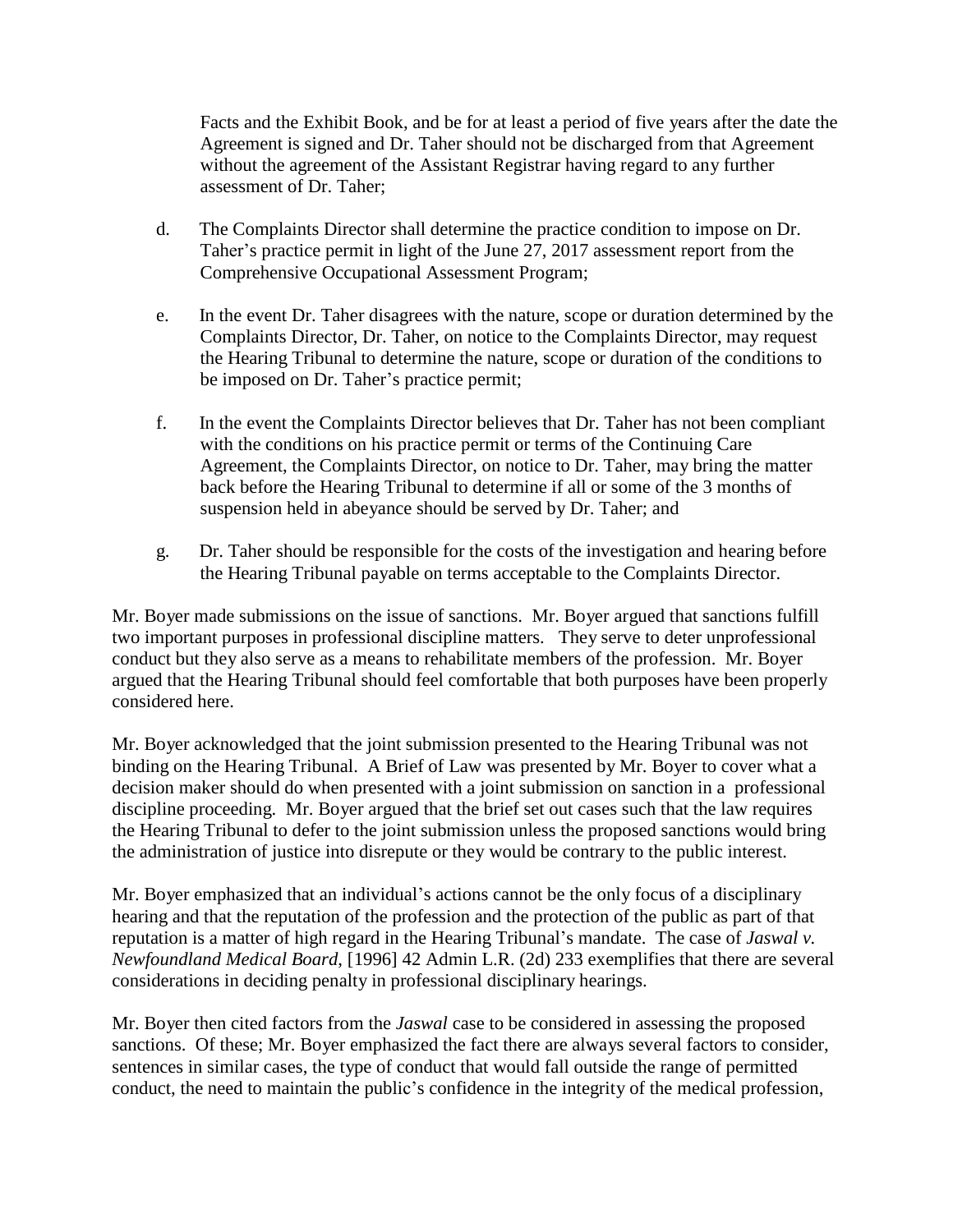the need to promote specific and general deterrence and, thereby, to protect the public and ensure the safe and proper practice of medicine, the age and experience and previous character of the physician, the nature and gravity of the proven allegations and in particular the presence or absence of prior complaints or convictions.

Mr. Boyer then highlighted factors relevant to the assessment of the joint submission on sanctions in this case.

Dr. Taher has no prior discipline history to be considered.

Mr. Boyer addressed the appropriate suspension period. Mr. Boyer pointed out that the proposed 15 months of active suspension would be significantly less than the time Dr. Taher has voluntarily remained out of practice.

Mr. Boyer explained that Dr. Taher gave a Written Undertaking to the Complaints Director of the College dated November 22, 2013 that he would practice under certain conditions set out in the Undertaking. This Undertaking addressed the fact that criminal charges had been laid. On May 11, 2015 Dr. Taher gave a further Written Undertaking to the College to withdraw from practice after he was convicted of sexual assault in relation to his patient, J.M. Dr. Taher voluntarily relinquished his Practice Permit effective May 21, 2015. Dr. Taher has remained out of practice since that date.

Mr. Boyer pointed out that Dr. Taher has now remained out of practice for more than two years, but less than three years and he could therefore return to the College's clinical register without upgrading his qualifications.

Mr. Boyer also highlighted that Dr. Taher has already served significant penalties arising from his criminal convictions for the same conduct at issue here. He served a 30 day period of intermittent incarceration and served a significant period of probation.

Mr. Boyer referred to three prior cases to demonstrate the range of appropriate sanctions for findings of unprofessional conduct that could be considered similar to those of Dr. Taher.

In *Ontario (CPSO) v. Kaplan*, 2010 ONCPSD 22 the physician was found to have committed professional misconduct based on a physical assault of a woman who was not his patient. He was criminally convicted. The physician was also found to have failed to disclose the criminal charges against him to the Credentialing Committee of the hospital where he maintained privileges and failed to disclose the charges to the College. Finally, he was found to have failed to maintain the standards of practice of the medical profession. The physician received a public reprimand, medical record keeping course, ethics and informed consent course, a 12 month suspension with 9 months of the suspension to be considered served based on his certificate of registration having been "effectively suspended" and costs.

In *Ontario (College of Physicians and Surgeons of Ontario) v. Sandejas*, 2001 ONCPSD 30, the physician was found to have sexually abused a minor. The Discipline Committee imposed a reprimand, 18 month suspension with 6 months to be suspended provided the physician continue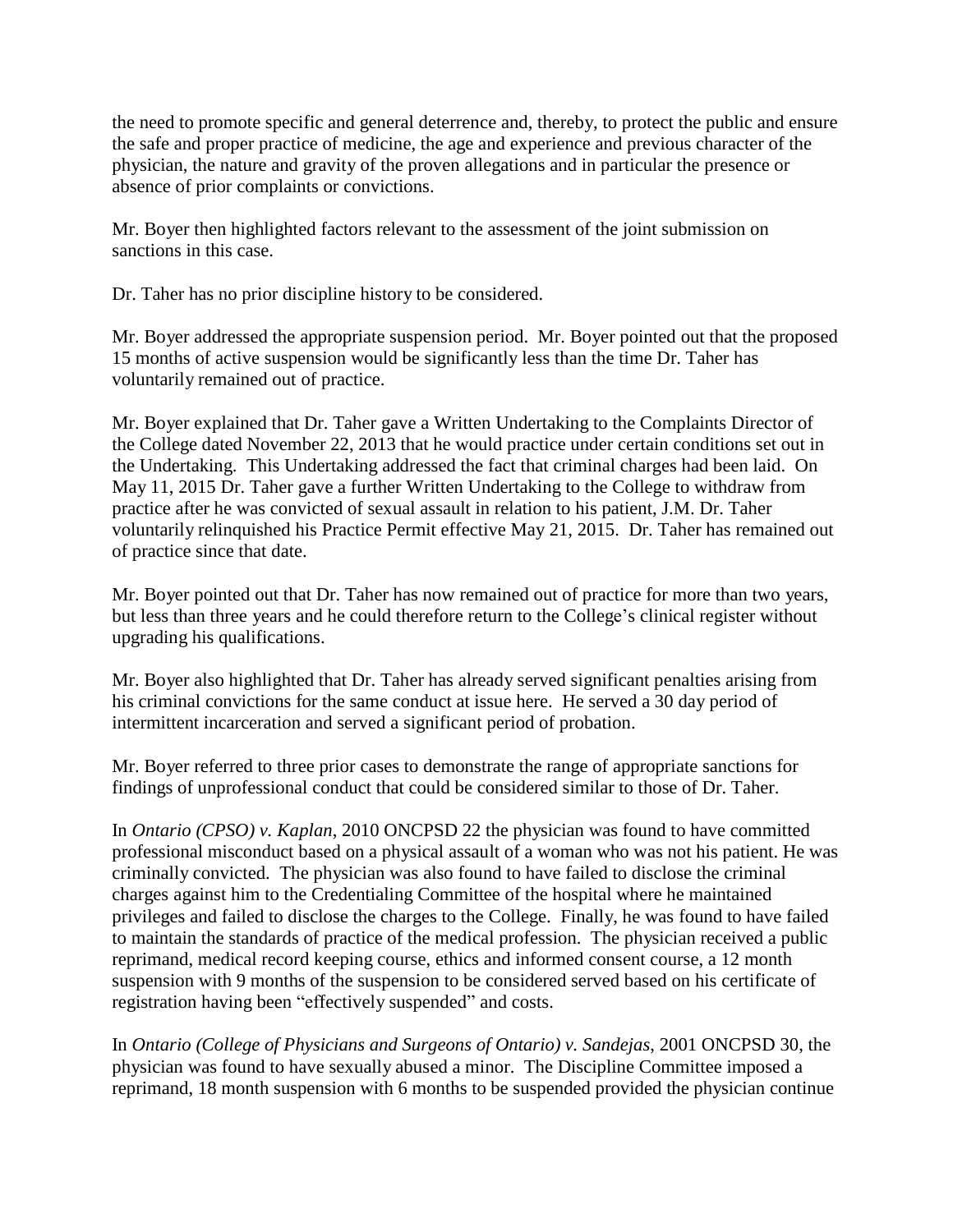with a course of psychiatric treatment and the physician was subject to a condition that his practice be limited to patients over the age of 16.

Finally in *Rea (Re)*, 2012 LSBC 22, a lawyer was found to have accessed child pornography. He had been convicted in criminal proceedings and received 14 days incarceration and 2 years of probation including mandatory rehabilitation and a participation in a continuing care program. The Law Society of British Columbia investigation began in March 2009 and the lawyer ceased practicing pursuant to an undertaking at that time. The Discipline Committee imposed a 6 month suspension, noting that the overall period of suspension in this case would be 3 ½ years from March 2009. The Discipline Committee further ordered conditions on the lawyer's practice upon his return, including a condition that he not represent clients under the age of 16, that he could not practice family law and that he was required to continue with a course of psychotherapy and follow the resulting recommendations and pay costs.

In response to questions from the Hearing Tribunal Mr. Boyer explained that the proposed Continuing Care Agreement would be an agreement between Dr. Taher and the College through the Assistant Registrar responsible for the College's Physician Health Monitoring Program. The agreement would last at least five years and it would require the Assistant Registrar's agreement before Dr. Taher could be discharged from the agreement. Mr. Boyer also explained that the agreement would include the continuation of Dr. Taher's psychotherapy and the Assistant Registrar would have regard for any further assessment of Dr. Taher as part of the agreement.

Further, in response to a concern from the Hearing Tribunal. Mr. Boyer explained that the Complaints Director would have no objection if the Hearing Tribunal wished to vary item (d) in the joint submission on sanctions to specify specific conditions as set out in the June 27, 2017 COAP report, provided the order was structured so that the Complaints Director could vary or rescind the conditions once they were no longer required.

The Hearing Tribunal received this information and thanked Mr. Boyer for the comments and direction offered.

Mr. Nugent also made submissions on sanction. Mr. Nugent reiterated the need to find a balance in determining sanctions with a focus on rehabilitation and opportunity to demonstrate that Dr. Taher is fit to return to active practice within the bounds of a continuing care agreement.

Mr. Nugent gave support to the joint submission. He argued that the sanctions proposed are reasonable compared to similar cases. He expressed that he was satisfied that the past penalty cases brought forward to the Tribunal were relevant and appropriate as comparisons for the Tribunal to help make its decision. Mr. Nugent told the Hearing Tribunal that Dr. Taher has taken these proceedings seriously and worked hard to meet the standards expected by the medical profession.

Mr. Nugent also reflected on the 2016 and 2017 assessments of the COAP. He emphasized the apparent improvement in the months between the assessments and credited the conclusion of the criminal justice process and commencement of the probation period for the course work that Dr. Taher has successfully completed. Mr. Nugent pointed out that the nature of the court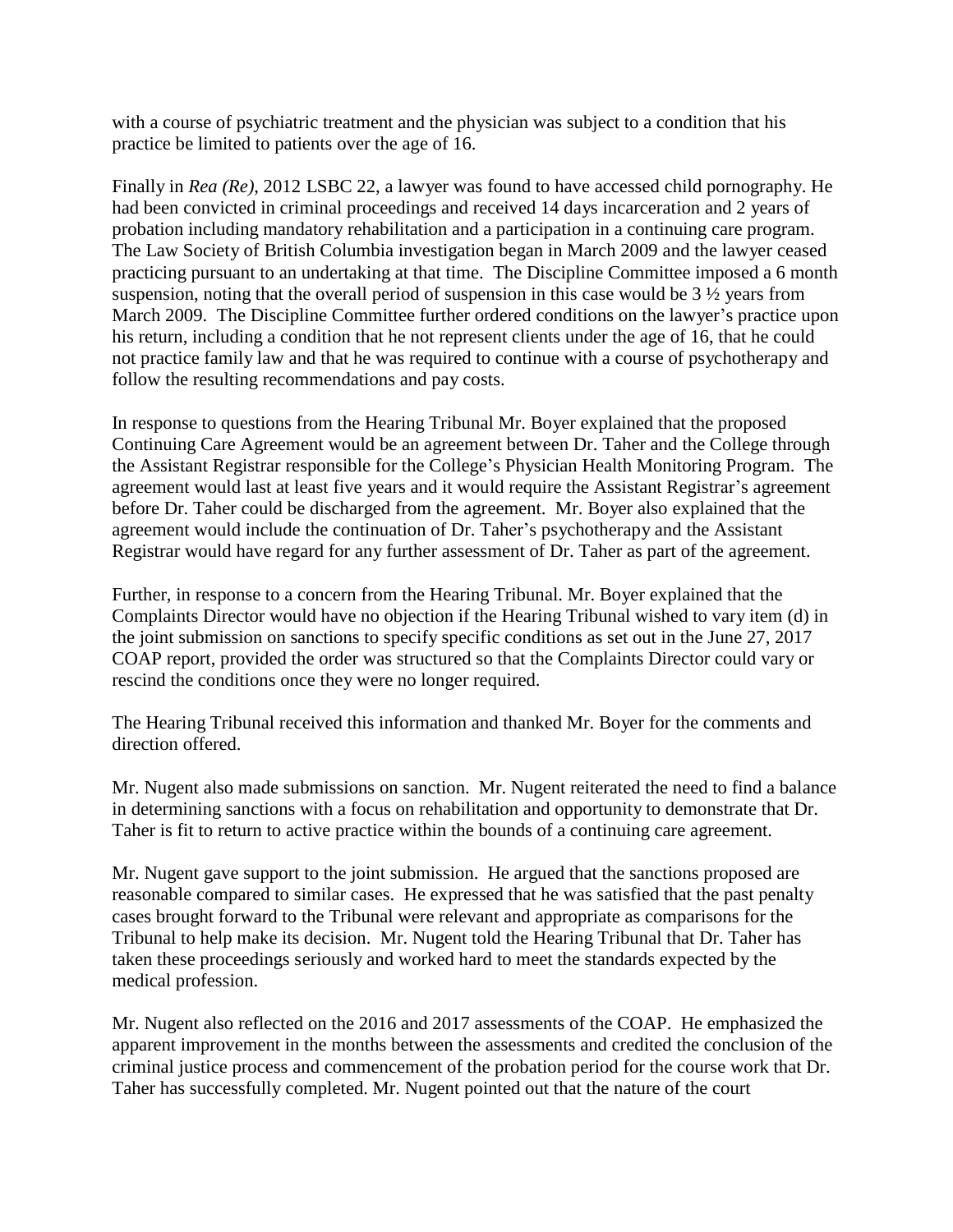proceedings and in particular the appeal process made it difficult for Dr. Taher to attend selfimprovement courses while arguing in court that he was competent to practice medicine and innocent of the charges.

Mr. Nugent spoke to the plan of Dr. Taher to continue in counseling with Mr. McKenzie and the reportedly low risk of re-offending in the most recent COAP report. The calculation of such risk was addressed and reference made to the manner in which risk is calculated.

On the matter of suspension time and time away from practice, Mr. Nugent acknowledged the discussion brought forward by Mr. Boyer and noted the total time away from practice in Alberta for Dr. Taher has been more than 18 months and this exceeds the suspension suggested by the joint submission. Mr. Nugent also pointed out that Dr. Taher will not have been out of practice for more than three years and so he would not be required to engage in retraining programs.

In response to the Hearing Tribunal's concern, Mr.Nugent also confirmed Dr. Taher would have no objection to varying item (d) in the joint submission on sanctions to specify the conditions from COAP report.

Finally, Mr. Nugent pointed out that Dr. Taher came to Canada from Libya in 2003 subsequently qualified as a Family Physician and that his experience includes work in Newfoundland and Alberta. The type of work and Dr. Taher's lack of any discipline record before 2013 were reviewed. Dr. Taher's family situation and the stress these past months have brought to his family and himself were described.

## **DECISION ON SANCTIONS**

The Hearing Tribunal accepts the joint submission on sanctions subject to the variation described below. The Tribunal reviewed the joint submission and considered the need to deter unprofessional conduct but also rehabilitate members of the medical profession in order to ensure the safe practice of medicine for the public who rely on physicians. The Tribunal concluded the joint submission as varied would not undermine the administration of justice or be contrary to the public interest and it was therefore entitled to deference.

Dr. Taher's proven conduct was very serious and repugnant for a member of the medical profession. The Tribunal considered that sanctions must be assessed not only based on Dr. Taher's individual circumstances but also based on the need for public confidence in the medical profession.

In this case, Dr. Taher has already endured a significant penalty for his actions. He has been out of medical practice since May 2015, a period that is longer than the period of suspension proposed in the joint submission on sanctions. The joint submission contemplates that Dr. Taher will receive credit for the period of time he has already been out of practice so the active portion of his suspension will be considered satisfied and may return to practice subject to the other sanction orders. The Tribunal notes that in the case law submitted to it, there were instances in which time away from a professional's practice prior to a discipline hearing was not held to be sufficient and a further suspension was ordered. Nevertheless, the Tribunal considered that the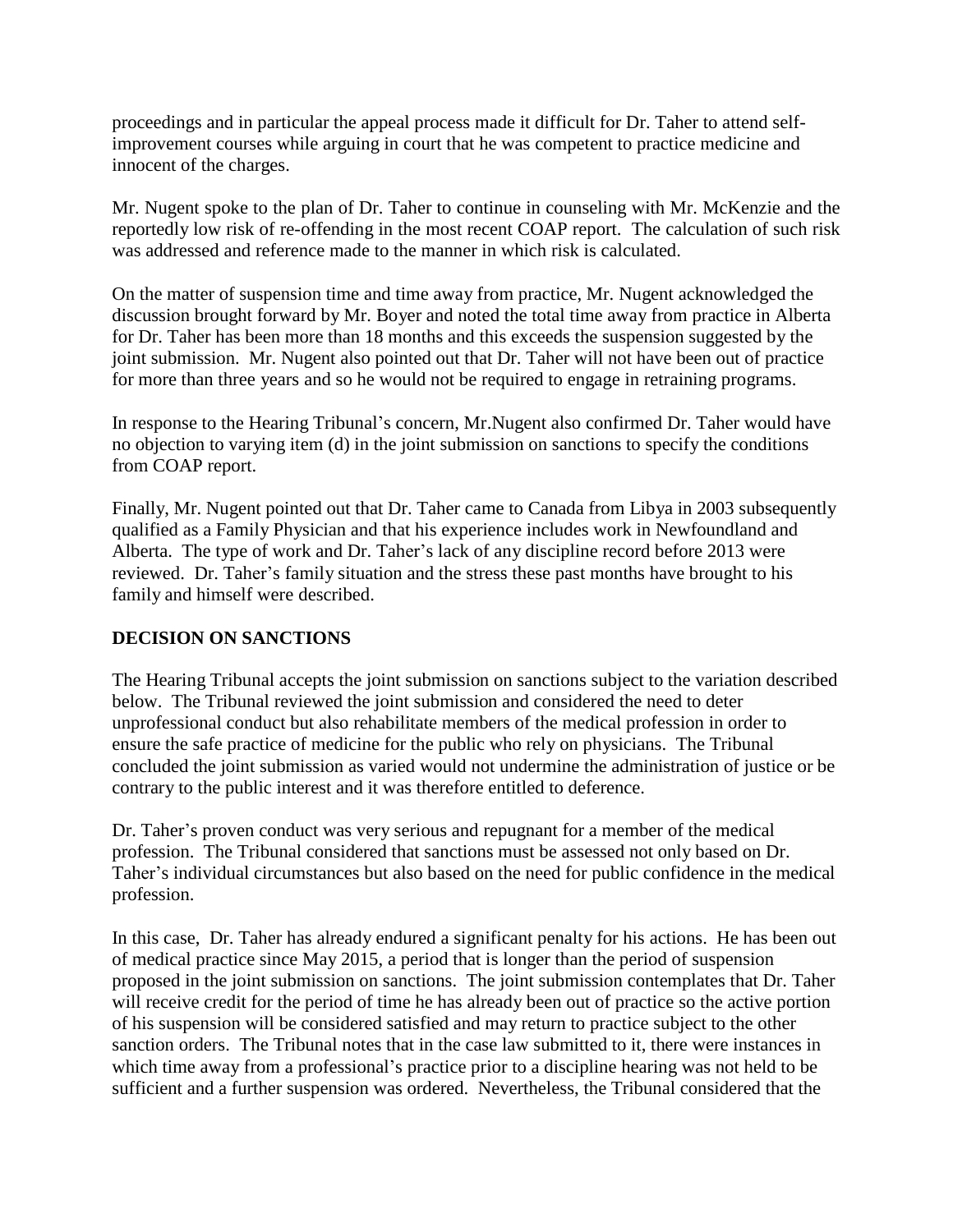joint submission was not unreasonable in these specific circumstances and so defers to it. The Tribunal notes that in addition to his undertakings to the College, Dr. Taher's conduct received media attention and he was incarcerated for 30 days intermittently which is a very serious consequence and he has been on probation and paid restitution.

In addition, the Tribunal has considered that the most recent COAP report dated June 27, 2017 indicates that Dr.Taher is fit to return to practice and he has been assessed as having a low risk of re-offending. The Tribunal also noted that Dr. Taher has already attended a course titled Understanding Boundaries and Managing the Risks Inherent in Doctor-Patient Relationships in June 2017 at the Schulich School of Medicine & Dentistry as well as three cultural learning sessions at the University of Alberta Department of Family Medicine.

During argument on the sanctions, the Hearing Tribunal expressed a concern to the parties that proposed sanction (d) might be worded in a more prescriptive manner, to provide the Tribunal with assurances that the conditions deemed appropriate by the COAP authors would be put into place. These conditions were requirements that Dr. Taher work within a group practice where his colleagues are aware of his disciplinary matters; that he has chaperones for appointments with all female patients; that a workplace monitor be established who will report to the College with regard to Dr. Taher's adherence to the use of a chaperone; and the establishment of a mentor relationship with a senior colleague who can provide Dr. Taher with the opportunity to review clinical cases, and to contine work on professional boundaries, ethics and cultural competency. Both parties indicated they would have no objection to the Tribunal varying proposed sanction (d) to specify these practice conditions as listed in the COAP report, provided the Complaints Director would have the discretion to modify or rescind the conditions when no longer necessary. The parties also indicated that if the Hearing Tribunal were to prescribe conditions in item (d) then item (e) would no longer be necessary to include.

## **ORDERS**

The Hearing Tribunal therefore makes the following orders with respect to Dr. Taher:

- a. Dr. Taher shall receive a suspension of his practice permit for a period of 18 months, of which 15 months shall be an active suspension and 3 months shall be held in abeyance pending fulfillment of the conditions imposed on his practice permit and the terms of his Continuing Care Agreement;
- b. Dr. Taher shall receive credit for the time he has been out of practice since May 21, 2015 such that the period of active suspension shall be considered fulfilled;
- c. Dr. Taher shall, at his own cost, enter into and fulfill a Continuing Care Agreement with the Assistant Registrar responsible for the College's Physician Health Monitoring Program, the terms of which shall have consideration for the Agreed Facts and the Exhibit Book, and be for at least a period of five years after the date the Agreement is signed and Dr. Taher should not be discharged from that Agreement without the agreement of the Assistant Registrar having regard to any further assessment of Dr. Taher;